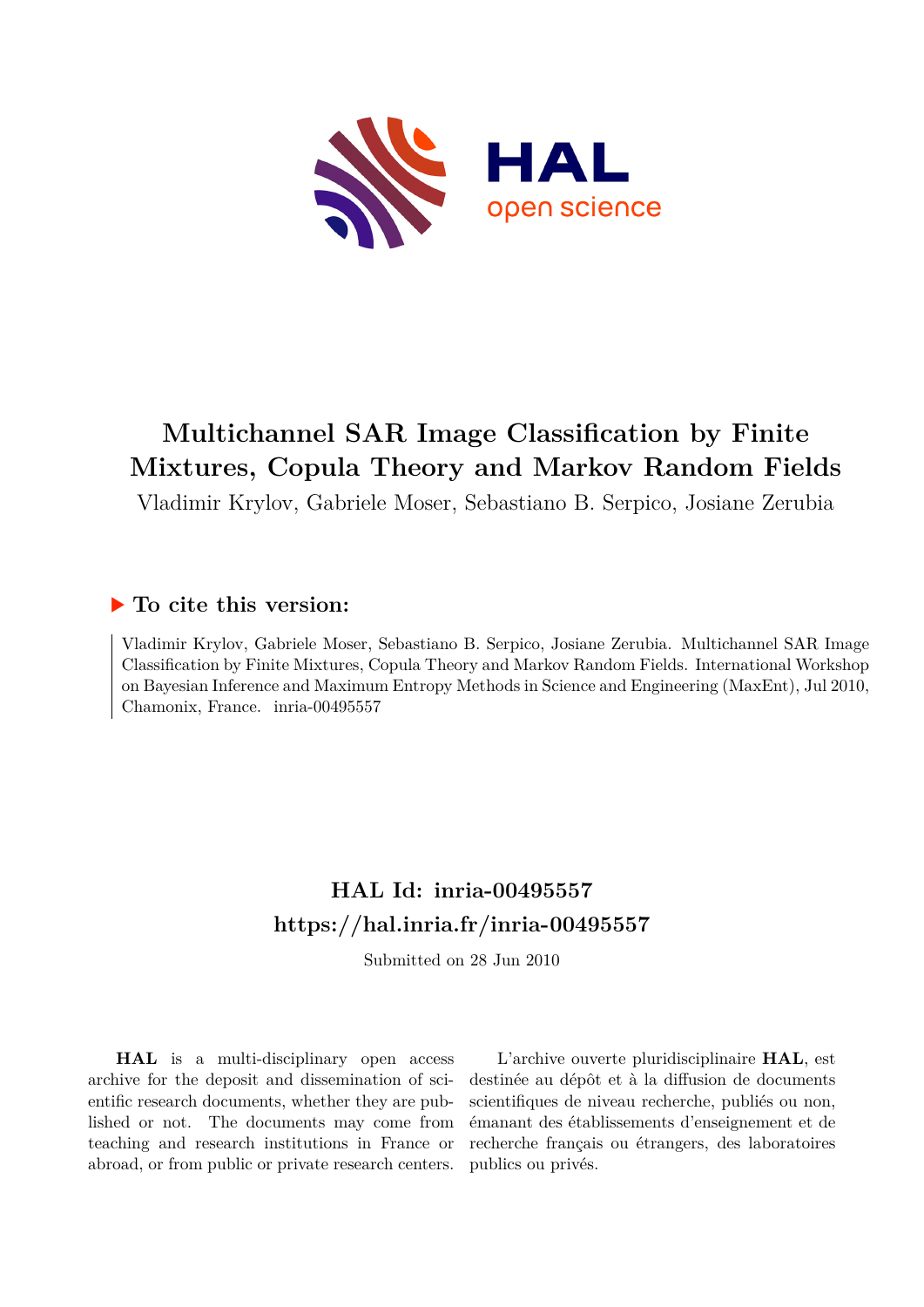## Multichannel SAR Image Classification by Finite Mixtures, Copula Theory and Markov Random Fields

Vladimir A. Krylov <sup>1</sup>*∗*,†, Gabriele Moser*∗∗*, Sebastiano B. Serpico*∗∗* and Josiane Zerubia†

*<sup>∗</sup>Dept. of Mathematical Statistics, Faculty of Computational Mathematics and Cybernetics, Lomonosov Moscow State University; 1, Leninskie Gory, 119991, Moscow, Russia* †*EPI Ariana, INRIA/CNRS/UNSA, CR INRIA Sophia Antipolis - Méditerranée; 2004, Route des Lucioles, B.P. 93, F-06902, Sophia Antipolis, France ∗∗Dept. of Biophysical and Electronic Engineering (DIBE), University of Genoa; Via Opera Pia*

*11a, I-16145, Genoa, Italy*

Abstract. In this paper we develop a supervised classification approach for medium and high resolution multichannel synthetic aperture radar (SAR) amplitude images. The proposed technique combines finite mixture modeling for probability density function estimation, copulas for multivariate distribution modeling and a Markov random field (MRF) approach to Bayesian classification. The novelty of this research is in introduction of copulas to classification of *D*-channel SAR, with  $D \ge 3$ , within the mainframe of finite mixtures - MRF approach. This generalization results in a flexible and well performing multichannel SAR classification technique. Its accuracy is validated on several multichannel Quad-pol RADARSAT-2 images and compared to benchmark classification techniques.

Keywords: multichannel SAR, amplitude, classification, dictionary, probability density function estimation, Markov random field, copula

PACS: 02.50.Sk, 02.70.Rr, 93.85.Bc, 93.85.Pq

## INTRODUCTION

The last decades have witnessed an intensive development and a significant increase of interest to remote sensing, and, in particular, to synthetic aperture radar (SAR) image processing. This paper focuses on the supervised SAR image classification, which is one of the fundamental SAR image processing problems. Recently, various models have been proposed for modeling the single channel statistics of SAR data [1], however, neither is general and flexible enough to model the joint probability density function (pdf) in case of *D*-channel SAR,  $D \ge 3$ . In this paper we propose a joint pdf model for multichannel SAR, based on finite mixture modeling for marginal pdf estimation and copulas for multivariate distribution modeling. We apply this model to medium and high resolution multichannel SAR amplitude image classification by combining it with a contextual *Markov random field* (MRF) approach [2] that allows to take into account the contextual information and to gain robustness against the inherent noise-like phenomenon of SAR known as speckle. The finite mixture modeling is done via a recently proposed SAR-

<sup>1</sup> Email: vkrylov@cs.msu.ru.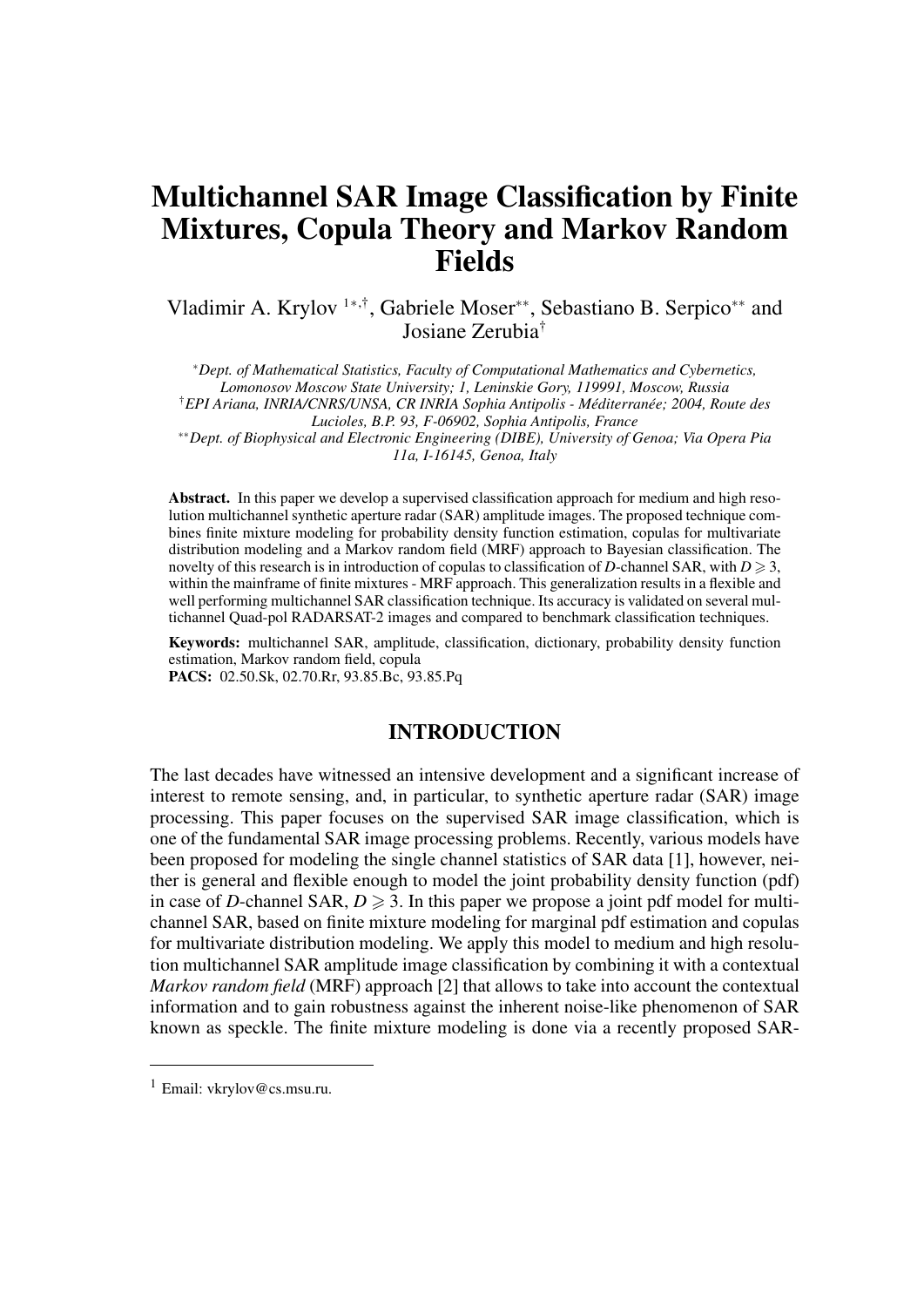specific *dictionary-based stochastic expectation maximization* (DSEM) approach [3, 4], that is applied to class-conditional amplitude probability density function estimation separately to all the SAR channels. For modeling the class-conditional joint distributions of multichannel data the statistical concept of *copulas* [5] is employed, and a dictionarybased copula selection method is proposed. The contribution of this study is the generalization of the recently considered DSEM - MRF classification approach [6] to *D*-channel SAR,  $D \geq 3$ , via copulas, and its experimental validation on several multichannel Quadpol RADARSAT-2 images with a comparison to benchmark classification techniques.

## METHODOLOGY

#### Method overview

We consider the supervised classification of a *D*-channel SAR image with *M* target classes and we assume training pixels to be available for all the classes.

Marginal-step. The marginal pdf of each channel for each class is estimated separately by applying DSEM to the training pixels. The mixture DSEM pdfs  $p_{dm}(y_d|\omega_m)$ and the corresponding cumulative distribution functions (CDFs)  $F_{dm}(y_d|\omega_m)$ , where  $\omega_m$ is the event of observing the *m*-th class, are as follows:

$$
p_{dm}(y_d|\omega_m) = \sum_{i=1}^{K_{dm}} P_{dmi} p_{dmi}(y_d|\theta_{dmi}), \quad F_{dm}(y_d|\omega_m) = \sum_{i=1}^{K_{dm}} P_{dmi} F_{dmi}(y_d|\theta_{dmi}), \quad (1)
$$

where  $m = 1, \ldots, M$ ,  $d = 1, \ldots, D$ ,  $y_d$  are the observed amplitudes and  $K_{dm}$  are the numbers of mixture components. *Fdmi* and *pdmi* represent the *i*-th mixture component in the CDF and pdf domains, respectively, and *Pdmi* are the related mixture proportions.

**Copula-step.** The joint pdfs  $p_m(y|\omega_m)$  for classes  $m = 1, \ldots, M$  are constructed from marginals (1) by means of automatically selected from a specific dictionary copulas  $C_m^*$ .

$$
p_m(\mathbf{y}|\boldsymbol{\omega}_m) = p_{1m}(y_1) \cdots p_{Dm}(y_D) \frac{\partial^D C_m^*}{\partial y_1 \cdots \partial y_D} (F_{1m}(y_1), \dots, F_{Dm}(y_D)). \tag{2}
$$

Contextual-step. To take into account the contextual information disregarded by the pixel-based Copula-DSEM pdfs (2) and to gain robustness against the inherent noiselike phenomenon of SAR known as speckle, we adopt a contextual approach based on an MRF model. Following a classical definition of an MRF [2], we consider a two dimensional lattice S with *N* pixels  $\{s_i\}$  and class labels  $\mathbf{x} = \{x_i\}, x_i \in \{1, ..., M\}$  and introduce an isotropic second-order neighborhood system C with cliques of size 2. The resulting MRF energy function for the class labels is parameterized by  $\beta > 0$ :

$$
H(\mathbf{x}|\boldsymbol{\beta}) = \sum_{\{s,s'\} \in \mathcal{C}} \left[-\boldsymbol{\beta} \ \delta_{x_s = x_{s'}} \right], \quad \text{with } \delta_{x_s = x_{s'}} = \begin{cases} 1, & \text{if } x_s = x_{s'} \\ 0, & \text{otherwise} \end{cases}.
$$

In a hidden MRF model, the unobserved class labels are modeled as an MRF and the observations are conditionally independent given labels [2]. Given (2) and denoting the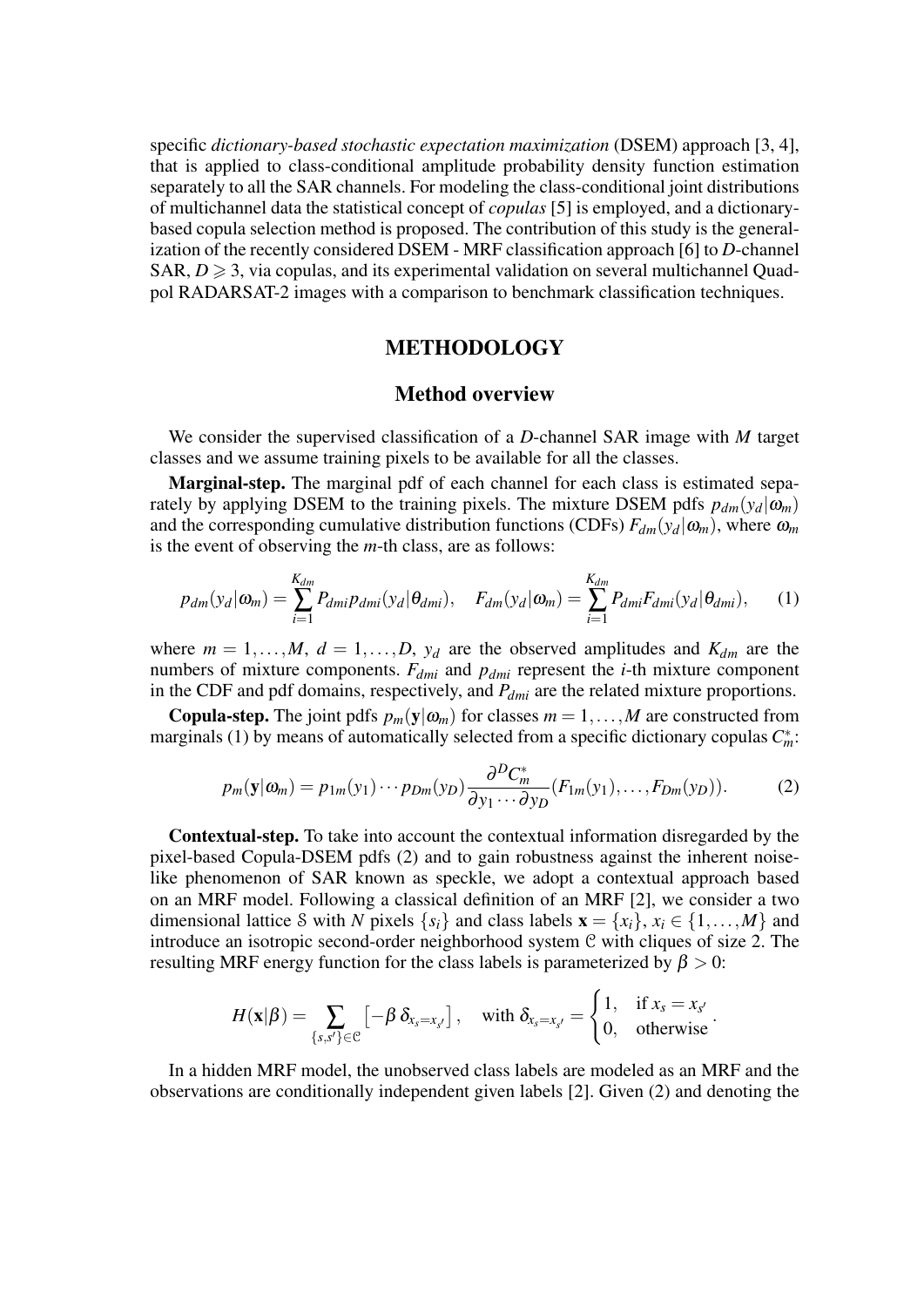value of vector **y** at pixel *i* as  $y_i$ , the hidden MRF energy function is the following:

$$
U(\boldsymbol{\omega}_m|\mathbf{y},\boldsymbol{\beta})=\sum_{i\in\mathcal{S}}\left[-\log p_m(\mathbf{y}_i|\boldsymbol{\omega}_m)-\boldsymbol{\beta}\sum_{s:\{i,s\}\in\mathcal{C}}\delta_{x_i=x_s}\right].
$$
 (3)

In order to estimate  $\beta$  in (3), we suggest to use a simulated annealing procedure [7] with pseudo-likelihood function *PL* [2] of the following form:

$$
\log PL(\mathbf{x}|\boldsymbol{\beta}) = \log \left[ \prod_{s \in S} p(x_s | \mathbf{x}_{S \setminus \{s\}}, \boldsymbol{\beta}) \right] = \log \left[ \prod_{s \in S} \frac{\exp(-U(x_s | \mathbf{x}_{S \setminus \{s\}}, \boldsymbol{\beta}))}{\sum_{s \in S} \exp(-U(z_s | \mathbf{x}_{S \setminus \{s\}}, \boldsymbol{\beta}))} \right], \quad (4)
$$

and  $x_s = \{\omega_1, \ldots, \omega_M\}$ . We employ  $N(\beta_t, 1)$  as a proposal distribution [6] and exponential decrease  $T_t = 0.95 \cdot T_{t-1}$  as a cooling schedule. The  $\beta$ -estimation is performed on maximum likelihood preclassification map, associating with every pixel of the image a label with the highest probability assigned by the context-free Copula-DSEM model (2).

Optimization-step. This step involves the minimization of the energy (3)-(4). For this optimization problem an iterative deterministic *Modified Metropolis Dynamics* (MMD) [8] algorithm is adopted. It is a compromise approach between fast but local deterministic Iterated Conditional Modes algorithm [2], and global yet slow Simulated Annealing [7]. As such, MMD is computationally feasible and provides reasonable results in real classification problems [8] and in our optimization problem. Structurally, MMD algorithm proceeds as follows:

1. sample a random initial configuration  $\omega^0$ ; set  $k = 0$  and temperature  $T_0 = T^0$ ;

2. increase *k*; using a uniform distribution pick a state  $\eta$  which differs exactly in one element from  $\omega^k$ ;

3. compute  $\Delta U = U(\eta) - U(\omega)$  and accept  $\eta$  according to the rule:

$$
\omega^{k+1} = \begin{cases} \eta, & \text{if } \Delta U \leq 0 \quad \text{or} \quad \ln(\alpha) \leq -\frac{\Delta U}{T_k} \leq 0, \\ \omega^k, & \text{otherwise.} \end{cases}
$$

where  $\alpha \in (0,1)$  is a **constant** threshold, chosen once at the start of the algorithm; 4. decrease  $T_{k+1} = \tau \cdot T_k$ , and goto Step 2 until convergence, i.e.  $\Delta U/U < \gamma$  is fulfilled.

#### Dictionary-based Stochastic Expectation Maximization

To take into account the heterogeneity scenario, when several distinct land-cover typologies are present in the same SAR image, a finite mixture model (FMM) for the distribution of grey levels is assumed. Specifically, the dictionary-based stochastic expectation maximization (DSEM) approach developed in [3, 4] is applied to estimate marginal class-conditional statistics. Here, we follow the notations in [4] and refer to it for more details. Separately focusing on each class  $\omega_m$  and each channel  $y_d$ , we assume the training samples to be i.i.d. random variables, drawn from a mixture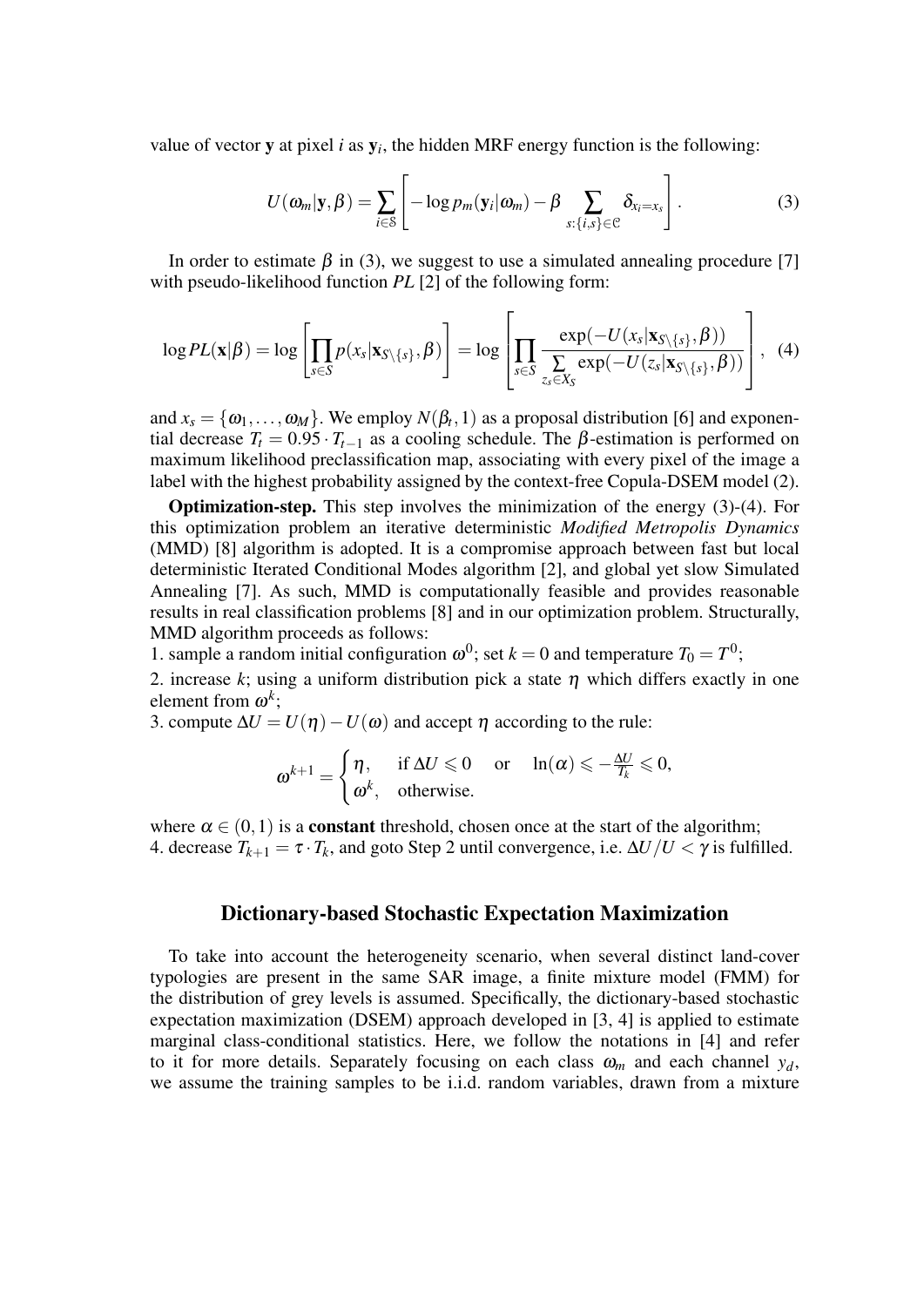| Family                | Probability density function                                                                                                                               | MoLC equations                             |  |  |
|-----------------------|------------------------------------------------------------------------------------------------------------------------------------------------------------|--------------------------------------------|--|--|
| Log-normal            | $p_1(r) = \frac{1}{\sigma r \sqrt{2\pi}} \exp \left[-\frac{(\ln r - m)^2}{2\sigma^2}\right], r > 0$                                                        | $\kappa_1 = m$                             |  |  |
|                       |                                                                                                                                                            | $\kappa_2 = \sigma^2$                      |  |  |
| Weibull $*$           | $p_2(r) = \frac{\eta}{\mu^{\eta}} r^{\eta-1} \exp \left[-\left(\frac{r}{\mu}\right)^{\eta}\right], r \geq 0$                                               | $\kappa_1 = \ln \mu + \Psi(1) \eta^{-1}$   |  |  |
|                       |                                                                                                                                                            | $\kappa_2 = \Psi(1,1)\eta^{-2}$            |  |  |
| Nakagami <sup>†</sup> | $p_3(r) = \frac{2}{\Gamma(L)} (\lambda L)^L r^{2L-1} \exp(-\lambda L r^2), r \geq 0$                                                                       | $2\kappa_1 = \Psi(L) - \ln \lambda L$      |  |  |
|                       |                                                                                                                                                            | $4\kappa_2 = \Psi(1,L)$                    |  |  |
| Generalized Gamma     | $p_4(r) = \frac{v}{\sigma \Gamma(\kappa)} \left(\frac{r}{\sigma}\right)^{\kappa \nu - 1} \exp\left\{-\left(\frac{r}{\sigma}\right)^{\nu}\right\}, r \ge 0$ | $\kappa_1 = \Psi(\kappa)/v + \ln \sigma$   |  |  |
|                       |                                                                                                                                                            | $\kappa_i = \Psi(j-1,\kappa)/v^j, j = 2,3$ |  |  |

TABLE 1. DSEM dictionary D of parametric pdf families with MoLC equations

*<sup>∗</sup>* Ψ(*·*) the digamma function and Ψ(ν*,·*) the <sup>ν</sup> th order polygamma function [9]

† Γ(*·*) is the gamma function [9]

pdf  $p(r) = \sum_{i=1}^{K} P_i p_i(r)$ ,  $r \ge 0$ , with *K* components, where  $p_i(\cdot)$  is the *i*-th mixture component,  $i = 1, ..., K$ , and  $\{P_i\}$  is a set of mixing proportions, i.e.,  $\sum_{i=1}^{K} P_i = 1$ and  $0 < P_i < 1$ . Each component  $p_i(\cdot)$  is modeled by resorting to a finite dictionary  $\mathcal{D} = \{p_1, \ldots, p_4\}$  (see Table 1) of four SAR specific distinct parametric pdfs  $p_j(r|\theta_j)$ , parameterized by  $\theta_j \in A_j$ ,  $j = 1, ..., 4$ .

For this mixture estimation problem we use the iterative stochastic expectation maximization (SEM) scheme [10]. The convergence properties of SEM have been proved under suitable assumptions [10], which do not hold strictly for all the pdfs in  $D$ . However, we recall that SEM, compared to the classical EM or other deterministic variants for FMM estimation, was specifically designed to improve the exploratory properties of EM in case of multimodal likelihood function [10]. Instead of adopting the maximum likelihood estimates as the classical SEM scheme [10] suggests, DSEM employs the Method of Log-Cumulants (MoLC) [3] for component parameter estimation. Based on the Mellin transform [9], MoLC allows to formulate a set of equations relating the unknown parameters of a given parametric pdf with several sample log-cumulants (see Table 1). MoLC has been demonstrated to be an effective estimation tool for all the pdfs in  $\mathcal{D}$  [4].

Each iteration of DSEM goes as follows (everywhere  $i = 1, \ldots, K_t, j = 1, \ldots, M$ ): • **E-step:** for each greylevel  $z = 0, \ldots, Z - 1$  and  $\forall i$ , compute the posterior probability estimates corresponding to the current pdf estimates:

$$
\tau_i^t(z) = \frac{P_i^t p_i^t(z)}{\sum_{j=1}^{K_t} P_j^t p_j^t(z)},
$$

with greylevel labels  $s_z \in \{\sigma_1, \ldots, \sigma_{K_t}\}\$ , assigning each greylevel *z* to one of the mixture components, and  $p_i^t(\cdot)$  being the  $\sigma_i$ -conditional pdf estimate on the *t*-th step.

• S-step:  $\forall z$  sample the label  $s^t(z)$  according to the posterior distribution  $\{\bar{\tau}_i^t(z)\}$ .

• **MoLC-step:** for the *i*-th mixture component, compute the following histogram-based estimates of the mixture proportions and the first three log-cumulants:

$$
P_i^{t+1} = \frac{\sum_{z \in Q_{it}} h(z)}{\sum_{z=0}^{Z-1} h(z)}, \qquad \kappa_{1i}^t = \frac{\sum_{z \in Q_{it}} h(z) \ln z}{\sum_{z \in Q_{it}} h(z)}, \qquad \kappa_{bi}^t = \frac{\sum_{z \in Q_{it}} h(z) (\ln z - \kappa_{1i}^t)^b}{\sum_{z \in Q_{it}} h(z)},
$$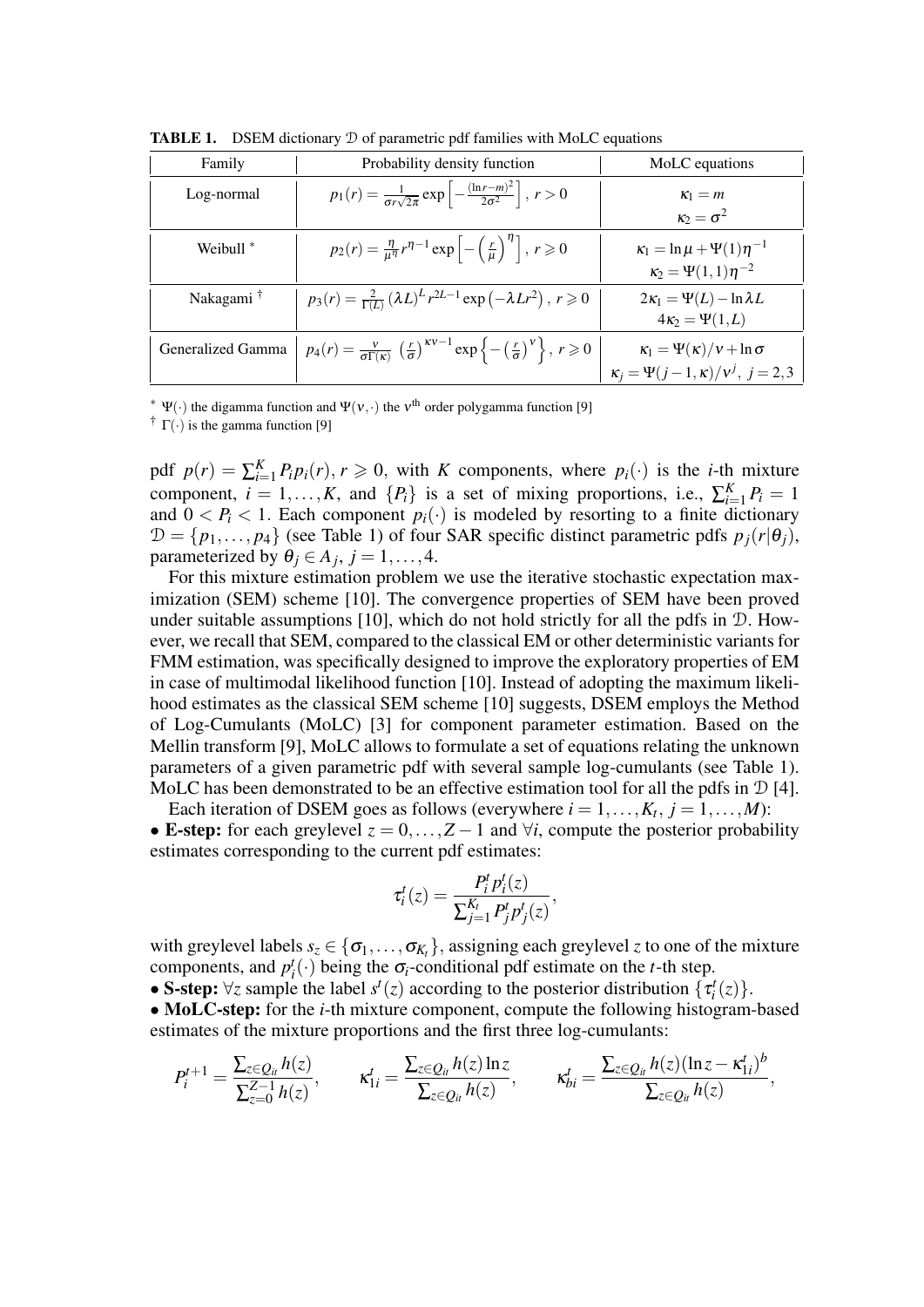**TABLE 2.** Dictionary of copula families  $C(\mathbf{u})$  with  $\theta(\overline{\tau})$  dependencies.

| Family  | $C(\mathbf{u})$                                                                                                                                 | $\theta(\overline{\tau})$ dependence                                            |  |
|---------|-------------------------------------------------------------------------------------------------------------------------------------------------|---------------------------------------------------------------------------------|--|
| Clayton | $C^1(\mathbf{u}) = (u_1^{-\theta} + \dots + u_D^{-\theta} - D + 1)^{-1/\theta}$                                                                 | $\theta = \frac{2\tau}{1-\overline{\tau}}$                                      |  |
|         | Gumbel-Hougaard $C^2(\mathbf{u}) = \exp\left(-\left[(-\log(u_1))^{\theta} + \cdots + (-\log(u_D))^{\theta}\right]^{1/\theta}\right)$            | $\theta = \frac{1}{1-\overline{\tau}}$                                          |  |
| Frank   | $C^3(\mathbf{u}) = -\frac{1}{\theta} \ln \left( 1 + \frac{(e^{-\theta u_1} - 1) \cdots (e^{-\theta u_D} - 1)}{(e^{-\theta} - 1)^{D-1}} \right)$ | $\overline{\tau} = 1 - \frac{4}{\theta^2} \int_{0}^{b} \frac{t}{e^{-t} - 1} dt$ |  |

where  $b = 2,3$ ;  $h(z)$  is the image histogram;  $Q_{it} = \{z : s^t(z) = \sigma_i\}$  is the set of grey levels assigned to the *i*-th component; then, solve the corresponding MoLC equations (Table 1) for each parametric family  $f_j(\cdot|\theta_j)$  in D, resulting in MoLC estimates  $\theta_{ij}^t$ .

**•** K-step:  $\forall i$ : if  $P_i^{t+1} < \gamma$ , eliminate the *i*-th component; update  $K_{t+1}$ . The choice of threshold γ does not appreciably affect DSEM, provided it is small, e.g. 0*.*005.

*•* Model Selection-step: *∀i* = 1*,...,Kt*+1*,* compute the log-likelihood of each estimated pdf  $f_j(\cdot|\theta_{ij}^t)$  according to the data assigned to the *i*-th component:  $L_{ij}^t = \sum_{z \in Q_{it}} h(z) \ln f_j(z|\theta_{ij}^t)$ , and define  $p_i^{t+1}$  $i^{t+1}$  (*·*) as the estimated pdf  $f_j(\cdot|\theta_{ij}^t)$  yielding the highest value of  $L_{ij}^{i}$ .

## Copulas

For the purpose of modeling the joint distribution of a *D*-channel SAR image, given the estimates of the related marginal distributions, we employ copulas [5]. In the literature, various models have been proposed for the marginal statistics of SAR amplitudes [1], however, none of them is general and flexible enough to model a joint pdf in case of multichannel SAR data for each class. In order to overcome this limitation, we merge the marginal pdfs provided by DSEM into a joint pdf by means of copulas.

A *D-dimensional copula* is a function  $C : [0,1]^D \subset \mathbb{R}^D \to \mathbb{R}$ , which satisfies:

- 1.  $C(\mathbf{u}) = 0$  for any  $\mathbf{u}: \exists i \in \{1, ..., D\}$  so that  $u_i = 0$ .
- 2.  $C(\mathbf{u}) = u_d$  for any  $\mathbf{u}: u_i = 1$ , for all  $i \neq d$ .
- 3. the *D*-increasing condition: for any  $0 \le u_{i,1} \le u_{i,2} \le 1$ , where  $i = 1, \ldots, D$ ,

$$
V_C \equiv \sum_{i_1=1}^2 \cdots \sum_{i_D=1}^2 (-1)^{(i_1+\cdots+i_D)} C(u_{1,i_1},\ldots,u_{D,i_D}) \geq 0.
$$

The important property of copulas is given by the *Sklar's theorem* [5], which states the existence of a copula*C*, that models the joint distribution *H* of arbitrary random variables *Y*<sub>1</sub>*,...,Y*<sub>*D*</sub> with CDFs *F*<sub>1</sub>*,...,F*<sub>*D*</sub>: *H*(**y**) = *C*(*F*(*y*<sub>1</sub>)*,...,F*(*y*<sub>*D*</sub>))*,* ∀**y** ∈  $\mathbb{R}^D$ . In this paper we consider *one-parameter archimedean* copulas [5]. This class provides a representative panel of joint pdf forms and has easy parameter estimation techniques [5, 11]. For parameter estimation we use the copula's connection with *Kendall's* <sup>τ</sup> *ranking coefficient*:

$$
\overline{\tau} + 1 = 4 \int_{[0,1]^2} C(u_1, u_2) dC(u_1, u_2),
$$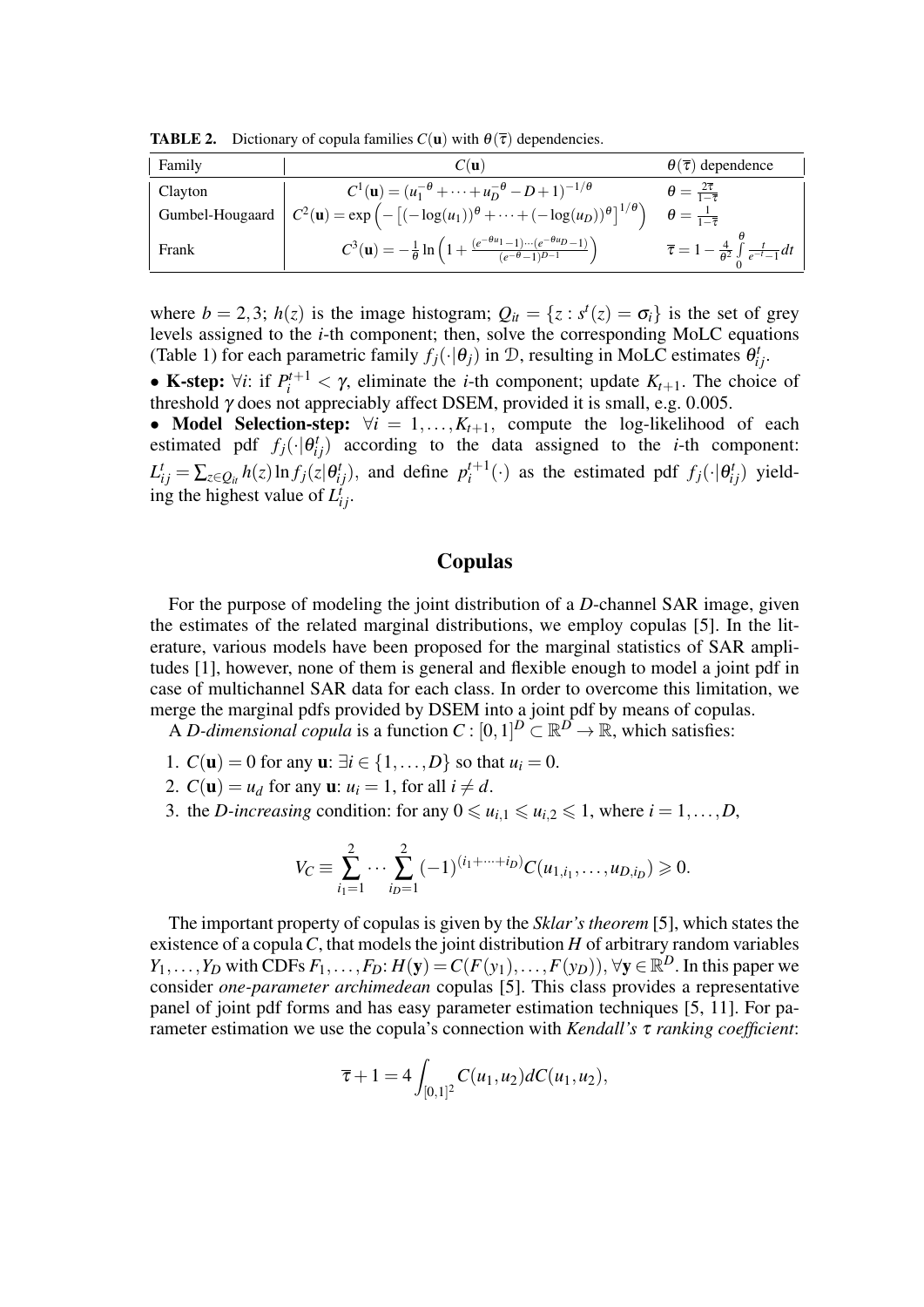

(d) Copula-DSEM-MRF 3 (e) Copula-DSEM-MRF 2

FIGURE 1. (a) RS1 image (1000 *×* 700 pixels) in VV pol, RADARSAT-2 Data and Products ©MacDonald, Dettwiler and Associates Ltd., 2008 - All Rights Reserved. (b) Manually created ground truth (GT) and classification maps obtained by: (c) *K*-NN-MRF on HH/HV/VV, (d) Copula-DSEM-MRF on HH/HV/VV and (e) Copula-DSEM-MRF on HH/VV. Automatically selected copulas: Gumbel for "water/wet" and "vegetation", Frank for "urban".

where  $C(u, v)$  is a 2-copula of the same type and  $\bar{\tau}$  is the average of  $D(D-1)/2$  consistent Kendall's  $\tau$  estimates corresponding to different bivariate marginals  $(Y_{d_1}, Y_{d_2})$ :  $\tau=\frac{4}{N(N-1)}\sum\limits_{i\neq j}I[Y_{i,d_1}\leq Y_{j,d_1}]I[Y_{i,d_2}\leq Y_{j,d_2}]-1.$  The use of Kendall's tau based parameter

estimation is explained by a relatively small number of samples *N* employed [11].

The dictionary of employed archimedean copulas include Clayton, Gumbel-Hougaard and Frank copula families (Table 2). This is a very basic set, yet it allowed to achieve good results and it will be studied further. The choice of a best fitting copula  $C_m^*$ in the dictionary for every class  $m = 1, \ldots, M$ , is based on a dedicated criterion: we choose the copula with the highest *p*-value provided by a *Pearson Chi-square test-of-fitness* (PCS) [12]. PCS tests the null hypothesis that the sample frequencies  $(F_{1m}(y_1),...,F_{Dm}(y_D))$ ,  $m=1,...,M$ , are consistent with the theoretical probabilities for the copula  $C^c(y)$ ,  $c = 1, 2, 3$ . Its statistics *n* ∑ *i*=1  $(O_i - E_i)^2$  $\frac{(-E_i)^2}{E_i}$  is asymptotically  $\chi^2_{n-r-1}$  distributed [12], with  $O_i$  and  $E_i$  the observed and the hypothetical frequencies, respectively, *n* the number of clusters and *r* the number of parameters for Copula-DSEM pdfs (2).

## EXPERIMENTS

The developed multichannel supervised classification approach has been tested on Single-look, Fine Quad-Pol HH/HV/VH/VV, 7.5 m resolution RADARSAT-2 amplitude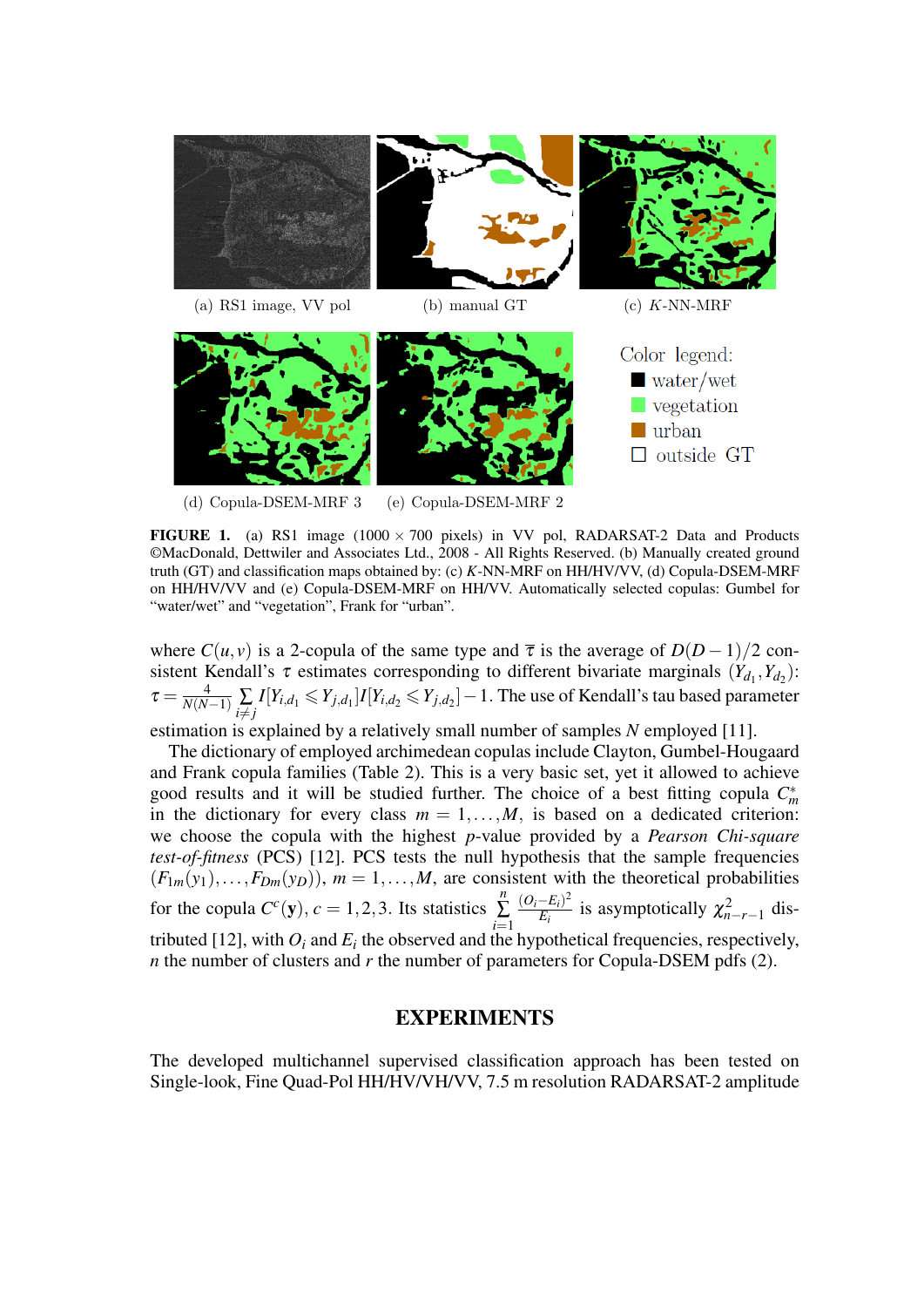

**FIGURE 2.** (a) RS2 image  $(500 \times 700)$  pixels) in HV pol, RADARSAT-2 Data and Products ©MacDonald, Dettwiler and Associates Ltd., 2008 - All Rights Reserved. (b) Manually created ground truth (GT) and classification maps obtained by: (c) Copula-DSEM-MRF on HH/HV/VV and (d) *K*-NN-MRF on HH/HV/VV. See color legend on Fig. 1. Automatically selected copulas: Gumbel for "water/wet", Frank for "vegetation" and "urban".

TABLE 3. Classification accuracies on the considered test images: by classes, average and overall

| Image           | Method                      |        | "Water/wet" "Vegetation" "Urban"   Average   Overall |                                     |  |
|-----------------|-----------------------------|--------|------------------------------------------------------|-------------------------------------|--|
| RS1             | Copula-DSEM-MRF on HH/HV/VV | 98.04% | $90.33\%$                                            | $71.49\%$   86.61%   88.69%         |  |
|                 | K-NN-MRF on HH/HV/VV        | 98.85% | 89.02%                                               | $62.89\%$   83.59%   86.42%         |  |
|                 | Copula-DSEM-MRF on HH/VV    | 98.97% | 87.16%                                               | 58.74% 81.62% 84.78%                |  |
| RS <sub>2</sub> | Copula-DSEM-MRF on HH/HV/VV | 97.30% | 95.12%                                               | 86.12%   92.85%   94.18%            |  |
|                 | K-NN-MRF on HH/HV/VV        | 98.10% | 96.06%                                               | $81.33\%$   91.83%   <b>93.51</b> % |  |

images of Vancouver RS1 (Fig. 1) and RS2 (Fig. 2). It is well known that HV and VH polarizations provide very similar information [1], thus,  $D = 3$  channels HH/HV/VV without VH were employed in experiments. The experiments involved the classification into  $M = 3$  classes: "water/wet", "vegetation" and "urban". In Marginal-step, DSEM was initialized with  $K_0 = 3$  mixture components. For PCS test in Copula-step,  $n = 25$ of equal-sized square clusters was selected. In Optimization-step, parameters were set to  $T^0 = 5.0$ ,  $\alpha = 0.3$ ,  $\tau = 0.97$ ,  $\gamma = 10^{-4}$ . The training was performed on a  $100 \times 100$ subimage endowed with a manually annotated nonexhaustive ground truth, not overlapping with the test areas.

Table 3 reports the accuracies of the developed Copula-DSEM-MRF approach: "by class", "average" (i.e., the arithmetic mean of the class accuracies) and "overall" (i.e., the percentage of correctly classified test samples, irrespective of their classes). The classification results are compared visually (Fig. 1, Fig. 2) and quantitatively (Table 3) with the nonparametric *K*-nearest neighbors [13] classification method combined with an MRF, with  $K^* = 35$  was estimated by cross-validation [13]. On both images the accuracy demonstrated by our method is higher, especially for the "urban" class. On RS1 image, we also provide the comparison with Copula-DSEM-MRF classification based on 2 channels HH/VV to demonstrate the accuracy gain from model generalization to  $D \geq 3$ .